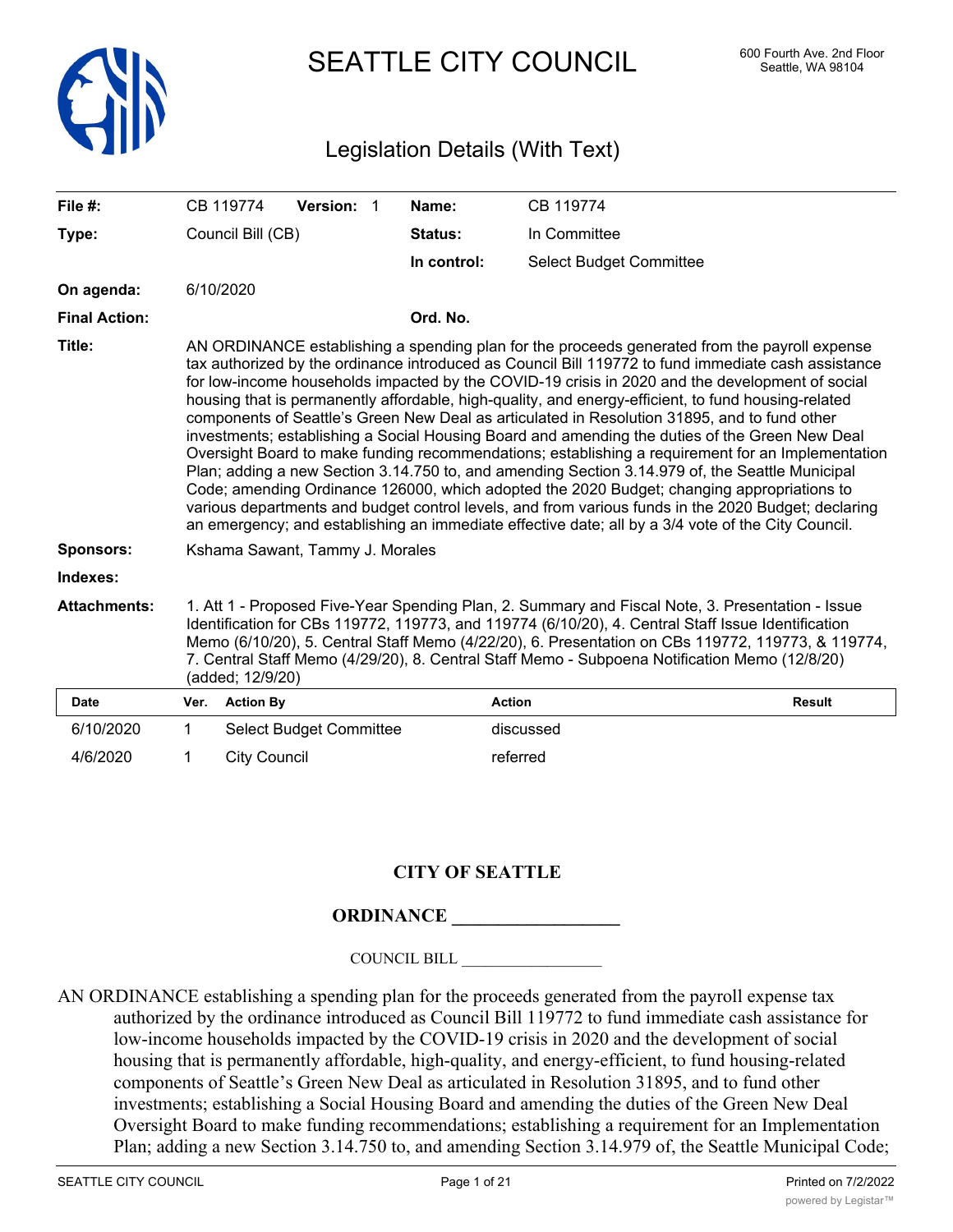amending Ordinance 126000, which adopted the 2020 Budget; changing appropriations to various departments and budget control levels, and from various funds in the 2020 Budget; declaring an emergency; and establishing an immediate effective date; all by a  $3/4$  vote of the City Council. WHEREAS, the City Council ("Council") adopted the ordinance introduced as Council Bill 119772.

authorizing the collection of a new payroll expense tax ("tax on corporate payroll") to be imposed

beginning June 2020; and

- WHEREAS, the new tax on corporate payroll is anticipated to generate an average of \$500 million in proceeds on an annual basis, as shown in the spending plan included as Attachment 1 to this ordinance; and
- WHEREAS, on November 2, 2015, the Mayor issued a Proclamation of Civil Emergency to address the homelessness crisis in the City of Seattle; and
- WHEREAS, on November 3, 2015, the City Council adopted Resolution 31630, ratifying and confirming the Mayoral Proclamation of Civil Emergency; and

WHEREAS, the Civil Emergency to address the homelessness crisis is still in effect today; and

- WHEREAS, Seattle has been in the throes of a stunning and unprecedented affordable housing and homelessness crisis, which is now being greatly exacerbated and complicated by the COVID-19 pandemic and related economic and unemployment crisis described more below. Sky-high rents and soaring home prices have been and are driving working-class households, seniors, students, and especially working families of color out of Seattle, and sometimes into homelessness; and
- WHEREAS, the affordable housing crisis, and now the COVID-19 pandemic and related economic and unemployment emergencies, in Seattle are deeply impacting the lives of people throughout Seattle and the region and disproportionately harms people of color, immigrants, the LGBTQ community, indigenous peoples' communities, disabled community members, and women, who already struggle against entrenched inequality; and
- WHEREAS, even as Seattle experienced a record-breaking construction boom, being recognized as the nation's construction crane capital three years running, the housing crisis worsened, showing that the for-profit market has failed working people; and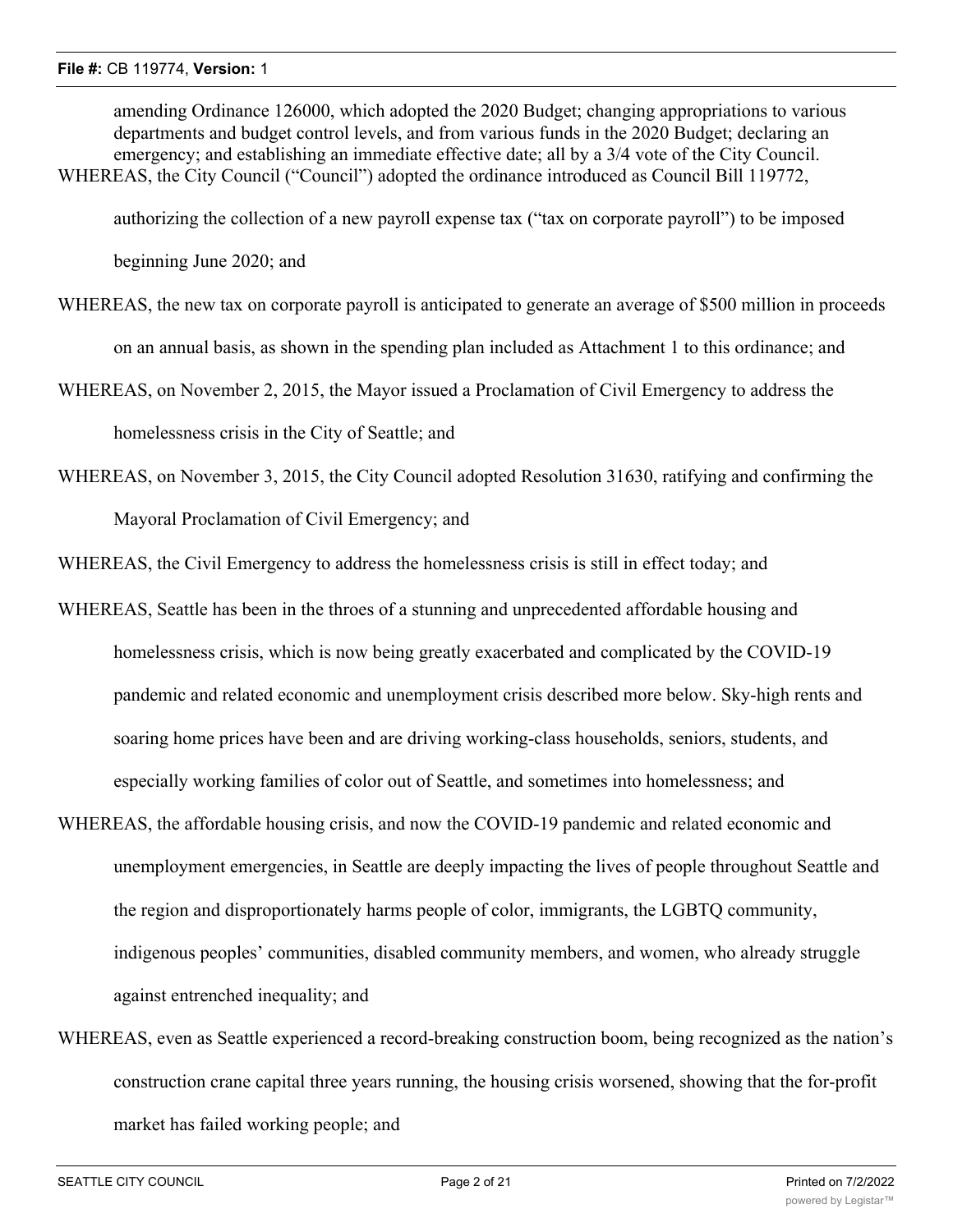- WHEREAS, average rents in Seattle rose 69 percent between 2010 and 2018, far beyond the rate of inflation and more than double the national average; and
- WHEREAS, numerous studies have shown that rising rent increases homelessness. One such study showed that each \$100 increase in the average rent caused a 15 percent increase in homelessness in urban areas; and
- WHEREAS, the affordable housing crisis is no better for homebuyers, with the median price of recently sold homes reaching a staggering \$713,900, putting home ownership out of reach for the vast majority of working people; and
- WHEREAS, the affordable housing crisis puts housing out of reach for teachers, bus and truck drivers, healthcare workers, construction workers, city employees, restaurant and bar workers, and a slew of other workers who daily make Seattle run, and furthermore is driving out seniors and others who survive on fixed incomes; and

WHEREAS, more than 4,280 students in Seattle Public Schools are homeless or have unstable housing; and

WHEREAS, even before the COVID-19 emergency, thousands of Seattle renters faced eviction threats every year, and in September 2018, the Seattle Women's Commission and the King County Bar Association jointly published *Losing Home: The Human Cost of Eviction in Seattle*, finding that more than half of Seattle renters receiving eviction notices in 2017 owed one month's rent or less, and most tenants who are evicted become homeless; and

- WHEREAS, the *Losing Home* report found that evictions in Seattle fall disproportionately on women and people of color, with people of color constituting about 35 percent of renters, and nearly 52 percent of evictions involved people of color; and
- WHEREAS, the soaring cost of housing is destroying the social fabric of communities through gentrification, driving people away from their friends and family, faith communities, small businesses, and neighborhoods, as exemplified by the fact that the number of Black residents in Seattle's Central District has plunged from 70 percent in the 1970s to under 20 percent today; and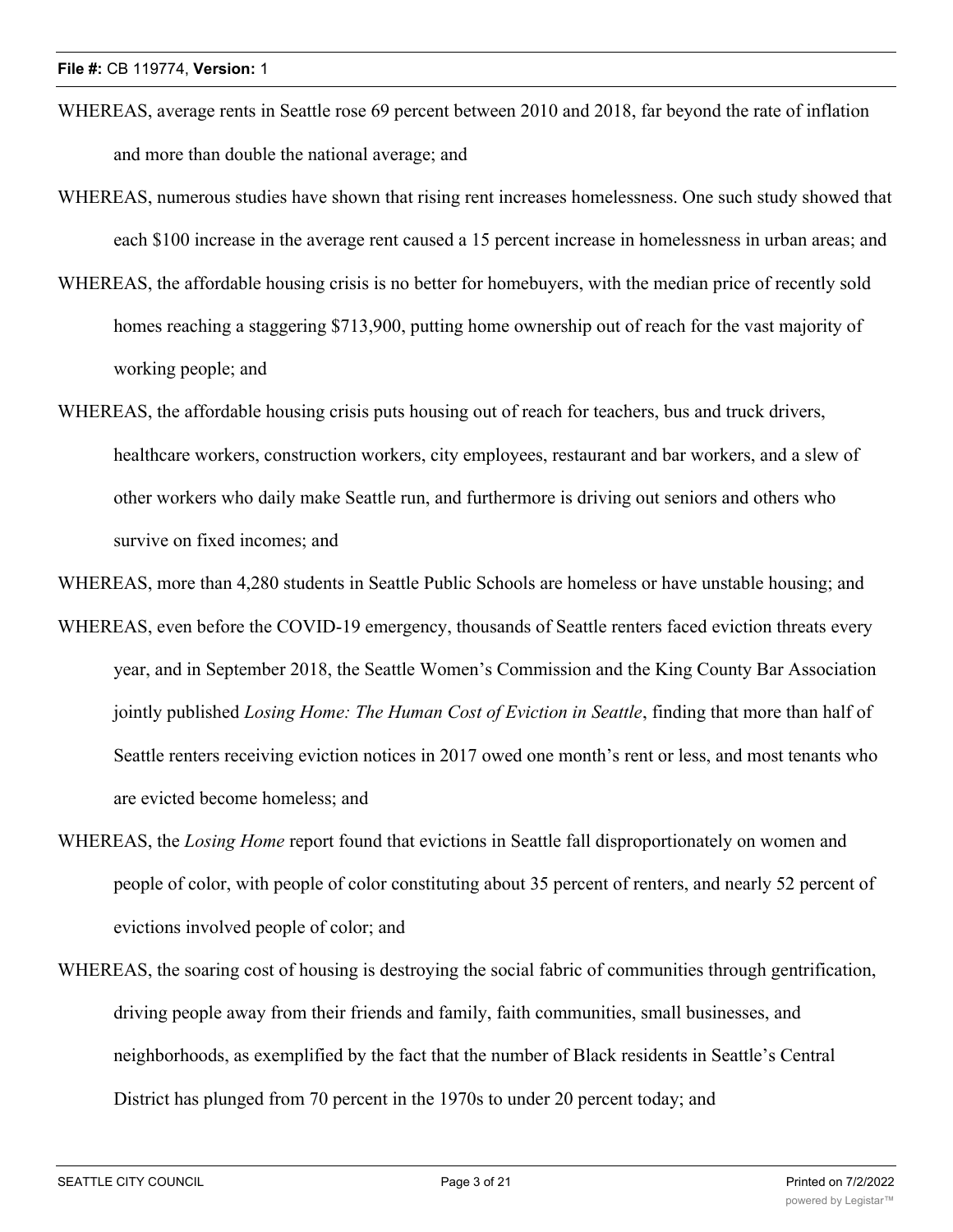- WHEREAS, the City is committed to eliminating racial inequities such as these through implementation of the Race and Social Justice Initiative; and
- WHEREAS, housing is a human right and Seattle urgently needs bold public policy to solve the multiple and overlapping crises, including the affordable housing and homelessness crisis, the COVID-19 pandemic and related economic and unemployment crisis, and the climate change crisis; and
- WHEREAS, the private housing market has failed, and will continue to fail, to meet basic human housing needs; and
- WHEREAS, the people of Seattle therefore need a significant expansion of social housing (publicly-owned or publicly-controlled housing), where rents are permanently affordable, stable, predictable, and fair; and
- WHEREAS, in 2001, the Seattle City Council ("Council") adopted, with the Mayor concurring, Resolution 30316, supporting efforts to curb global warming, adopting greenhouse gas (GHG) emission reduction goals for Seattle, and committing to ongoing efforts to achieve these goals; and
- WHEREAS, the 2016 Greenhouse Gas Inventory, published in February 2019, found that total greenhouse gas emissions in Seattle rose by one percent between 2014 and 2016, and that in order to achieve the goals of the Climate Action Plan adopted via Resolution 31447, Seattle's emissions reduction rate needs to increase by a factor of seven; and
- WHEREAS, in August 2016, the Council adopted, with the Mayor concurring, Resolution 31681 to advance the efforts of the Equity  $\&$  Environment Agenda, adopting goals for all environmental and sustainability work in Seattle that prioritize communities of color, immigrants, refugees, people with low-incomes, youth, and limited-English proficiency individuals; and
- WHEREAS, in October 2016, the Council adopted, with the Mayor concurring, Resolution 31712, endorsing community principles for green jobs, defining a green job as one that preserves or enhances environmental health as well as the economic and social well-being of people and communities, centers on communities most negatively impacted by climate change, and pays a living wage while providing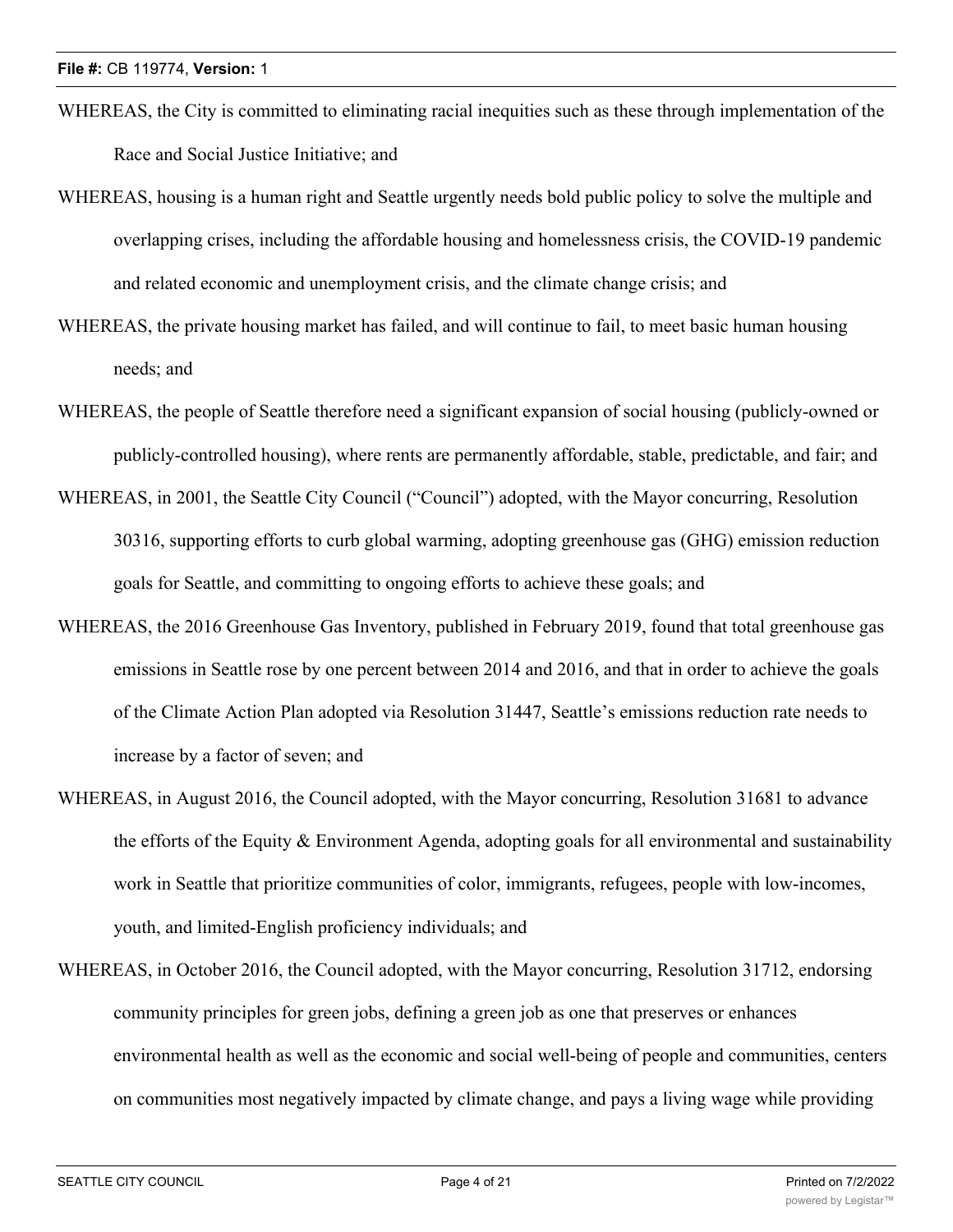career pathways; and

WHEREAS, the City Council adopted Resolution 31895 establishing a Green New Deal for Seattle; and

- WHEREAS, in August 2019, Resolution 31895 recognized that, while it has made some progress towards reducing its dependence on fossil fuels, the current pace of progress is insufficient to make the necessary changes to shift Seattle's economy to be more equitable and ecologically sustainable; and
- WHEREAS, Resolution 31895 established key goals and committed the City to implement comprehensive strategies as described in Section 1 of this ordinance; and
- WHEREAS, Resolution 31895 envisioned the need to establish a dedicated revenue source in order to implement Green New Deal strategies; and
- WHEREAS, climate activists in Seattle and worldwide, led by young people, have organized mass mobilizations and strikes demanding that government take immediate and dramatic action to address the climate crisis; and
- WHEREAS, in Seattle, these demands for a Green New Deal for Seattle have been bravely led by many people and communities, including middle- and high-school students, workers in the tech industry, indigenous communities, and communities of color; and
- WHEREAS, the new tax on corporate payroll will generate significant funds to address identified inequities and to respond to the multiple and overlapping crises, including the affordable housing and homelessness crisis, the COVID-19 pandemic and related economic and unemployment crisis, and the climate change crisis; and
- WHEREAS, these additional funds will provide immediate financial relief and in the long-term will increase the construction and preservation of thousands of units of permanently affordable housing for low- and moderate-income households to address the housing affordability and homelessness crisis, will contribute to reducing Seattle's climate pollution, and will in the process support thousands of unionized, living-wage jobs, and in doing so will help the City make the necessary changes to shift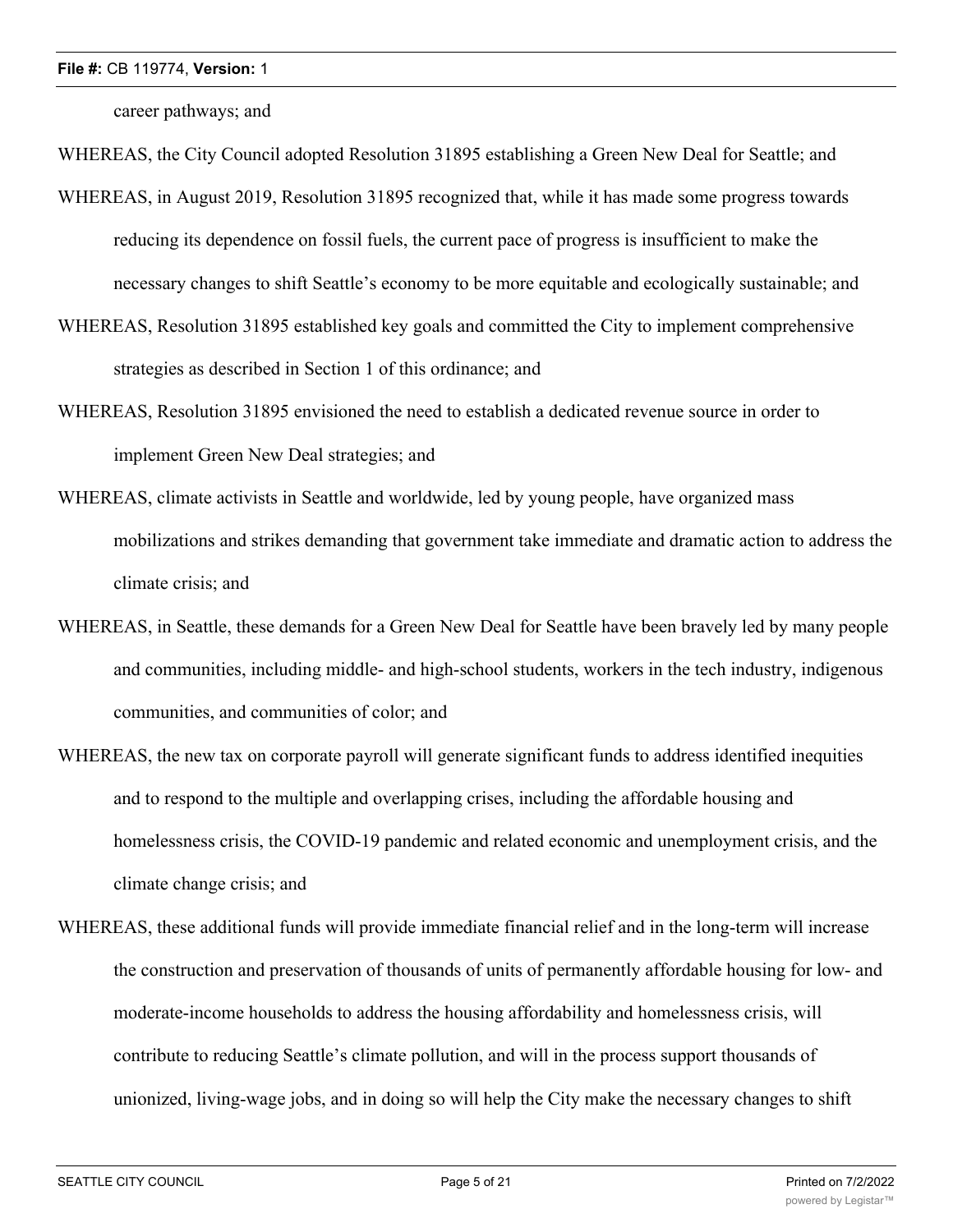Seattle's economy to be more equitable and ecologically sustainable; and

- WHEREAS, the World Health Organization has announced novel coronavirus (COVID-19) is officially a global pandemic; and
- WHEREAS, on February 29, 2020 the Washington Governor issued Proclamation 20-05, proclaiming a state of emergency for all counties throughout the state of Washington in response to new cases of COVID-19, and
- WHEREAS, on March 13, 2020 the President of the United States declared a national state of emergency in response to the COVID-19 pandemic; and
- WHEREAS, on March 25, 2020 the Washington Governor issued Proclamation 20-25, prohibiting all people in Washington State from leaving their homes and all non-essential businesses in Washington State from conducting business ("Stay Home - Stay Healthy Proclamation"); and
- WHEREAS, these actions are appropriate for public health reasons but have severe economic impacts on families and individuals in Seattle; and
- WHEREAS, these impacts are being felt most strongly by people with low incomes who have become unemployed or had their work hours severely reduced; and
- WHEREAS, federal and state assistance to people with low incomes will not be sufficient to meet their basic needs during this public health and financial crisis; and
- WHEREAS, without additional financial support, many people with low incomes will face severe financial hardship which will have significant negative impacts, including but not limited to public health impacts, greater housing insecurity, as well as impacts to small businesses and the local economy; and
- WHEREAS, the City can provide immediate cash assistance to households impacted by this crisis to help meet their basic needs; and
- WHEREAS, the City will use an interfund loan authorized by the ordinance introduced as Council Bill 119773 to provide funding to support the immediate cash assistance to eligible households in 2020, to be repaid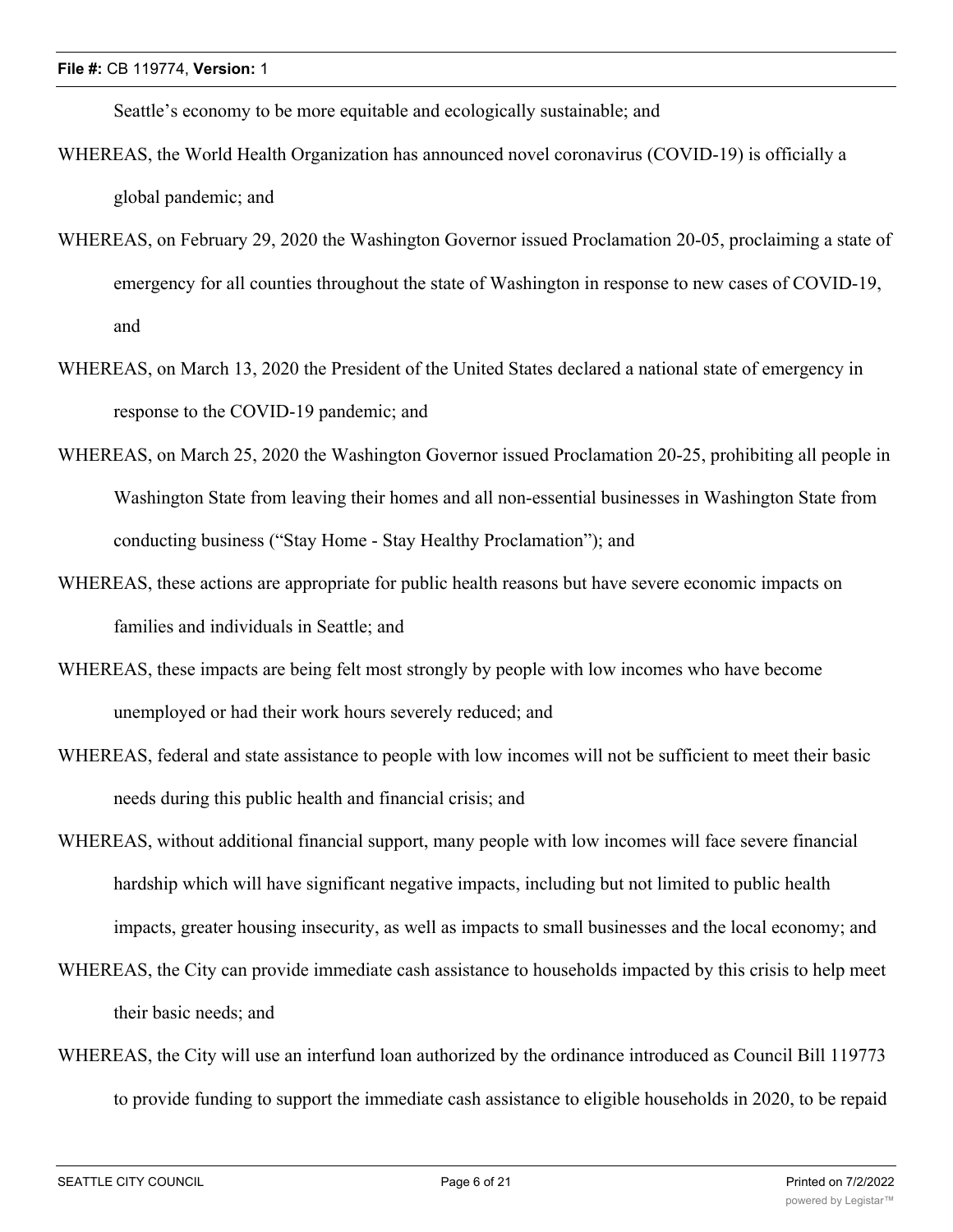with proceeds from the new tax on corporate payroll collected in 2021; NOW, THEREFORE, **BE IT ORDAINED BY THE CITY OF SEATTLE AS FOLLOWS:**

Section 1. Findings. The City Council finds that:

A. Supporting the development and preservation of stable and permanently affordable housing for people experiencing homelessness and also for low- and middle-income households with incomes up to 100 percent of the area median income (AMI) is a fundamental governmental purpose and will result in numerous benefits to the City as described below.

B. Data from the 2012-2016 American Community Survey (ACS) shows that: over 65,000 households in Seattle with incomes at or below 100 percent of AMI are cost burdened, paying more than 30 percent of their income for rent and utilities; and 29,000 households with incomes at or below 50 percent of area AMI are severely cost burdened, paying over 50 percent of their income for rent and utilities, and, as a result, are at potential risk of homelessness.

C. The 2019 point-in-time count of people experiencing homelessness in King County found at least 5,228 individuals living unsheltered in addition to at least 5,971 more individuals who are experiencing homelessness but are sheltered, for a total of at least 11,119 individuals who are experiencing homelessness.

D. Increased investments in stable and permanently affordable housing will reduce the number of households that are cost burdened or severely cost burdened, which should help with the prevention of homelessness and the severe associated harms and costs.

E. Publicly-funded workers, such as teachers, firefighters, public servants, law enforcement, nurses, social workers, and transit operators, including those in professions historically underrepresented by persons and communities of color, often cannot afford to live in the communities in which they serve due to increasing housing costs. Employees of nonprofit organizations who help deliver essential public services on contract, as well as those who help provide essential services to the poor and infirm as part of their organizational mission, are similarly housing cost constrained.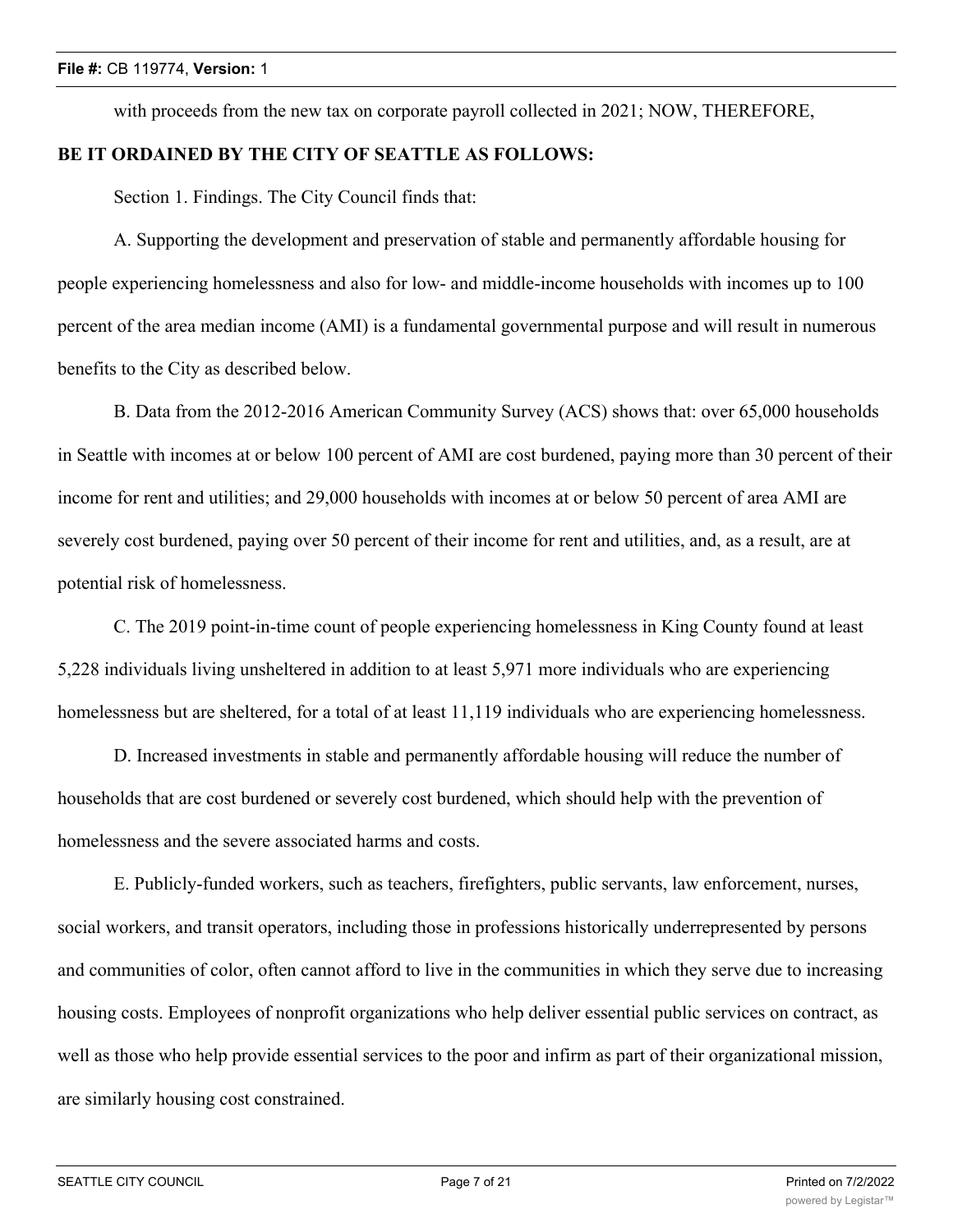F. It will benefit the City if public employees and other middle-income and low-income employees are able to find affordable housing in the communities where they work.

G. Stable and permanently affordable housing for low-income and middle-income residents is expected to result in stronger educational outcomes for children and better health outcomes for families.

H. In certain cases, mixed-income affordable housing projects may be desirable and may contribute to the long-term sustainability of the project.

I. Additional permanently affordable housing is also anticipated to result in benefits to the economy, such as generating additional tax revenue to the City and supporting construction jobs related to the development of new housing as described in the April 2015 National Association of Home Builders (NAHB) report that showed construction of a 100 unit multifamily building supported 90 construction jobs.

J. Climate change is altering Washington's seasonal temperature and rainfall patterns. This change can result in introducing new or exacerbating existing health risks, such as heat-related illnesses, increased risk of breathing and heart problems from smoke exposure, food and water contamination, traumatic injuries, mental health problems from flooding and other weather extremes, and increased exposure to infectious diseases. While the City has made some progress towards reducing its dependence on fossil fuels, the primary source of carbon dioxide emissions, as one strategy to address climate change, that progress is insufficient to make the necessary changes to shift Seattle's economy to be more equitable and ecologically sustainable.

K. Energy for heating, cooling, and powering buildings accounted for more than one-third of Seattle's greenhouse gas emissions in 2016.

L. Implementing housing-related strategies outlined in the City's Green New Deal, Resolution 31895, will help achieve the goals outlined in that resolution to create a future where Seattle residents can live healthy, prosperous lives, free of toxic chemicals and fossil fuels, and where the social and ecological well-being of all people is a priority. These housing-related strategies include the following:

1. Creating more permanently affordable housing, located near transit hubs, green space, and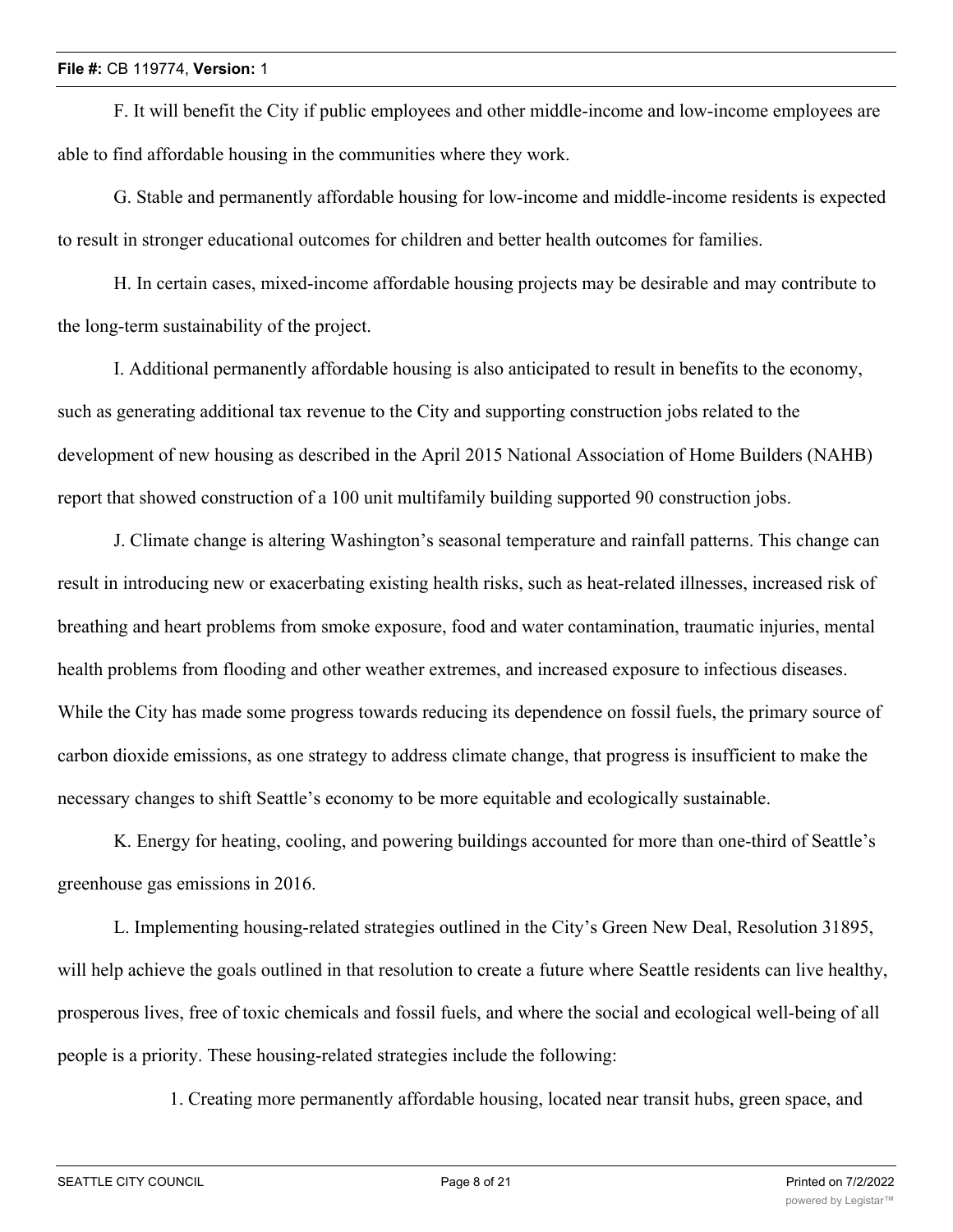neighborhood amenities to reduce dependence on private vehicles;

2. Using anti-displacement strategies and alternative housing models, such as: acquisition of existing affordable housing in areas at risk of displacement, community-owned cooperative housing, community land ownership, and community land conservation that will allow communities to grow and prosper within Seattle;

3. Increasing housing density as a means to meet both current unmet demand for affordable housing and projected future population growth;

4. Supporting the transition of housing from the use of natural gas and heating oil to electricity;

5. Strengthening green building standards for new construction to minimize emissions while maximizing energy efficiency; and

6. Expanding renewable energy jobs and investing in job training programs that equip all workers with the necessary skills to thrive in the green economy and ensure a just transition for workers whose jobs currently depend on the fossil fuel industry (e.g., retraining mechanics to service electric vehicles) and prepare new workers to support the transition to a renewable energy economy.

M. The failure to make adequate provision for housing affordable to households with incomes at or below 100 percent of AMI can push many households to seek housing further away from work, which leads to increased greenhouse gas emissions from transportation, as well as congestion on the transportation infrastructure. Providing for more housing affordable to households with incomes at or below 100 percent of AMI in the City could result in commute trip reductions, less traffic for City residents and City employees, less City spending on transportation infrastructure, and a reduction in greenhouse gas emissions.

N. On March 3, 2020, the Mayor proclaimed that a civil emergency exists in the City of Seattle related to the COVID-19 virus.

O. On March 11, 2020, the Governor of Washington State and the Local Health Officer for Public Health - Seattle & King County issued parallel orders prohibiting gatherings of 250 people or more for social,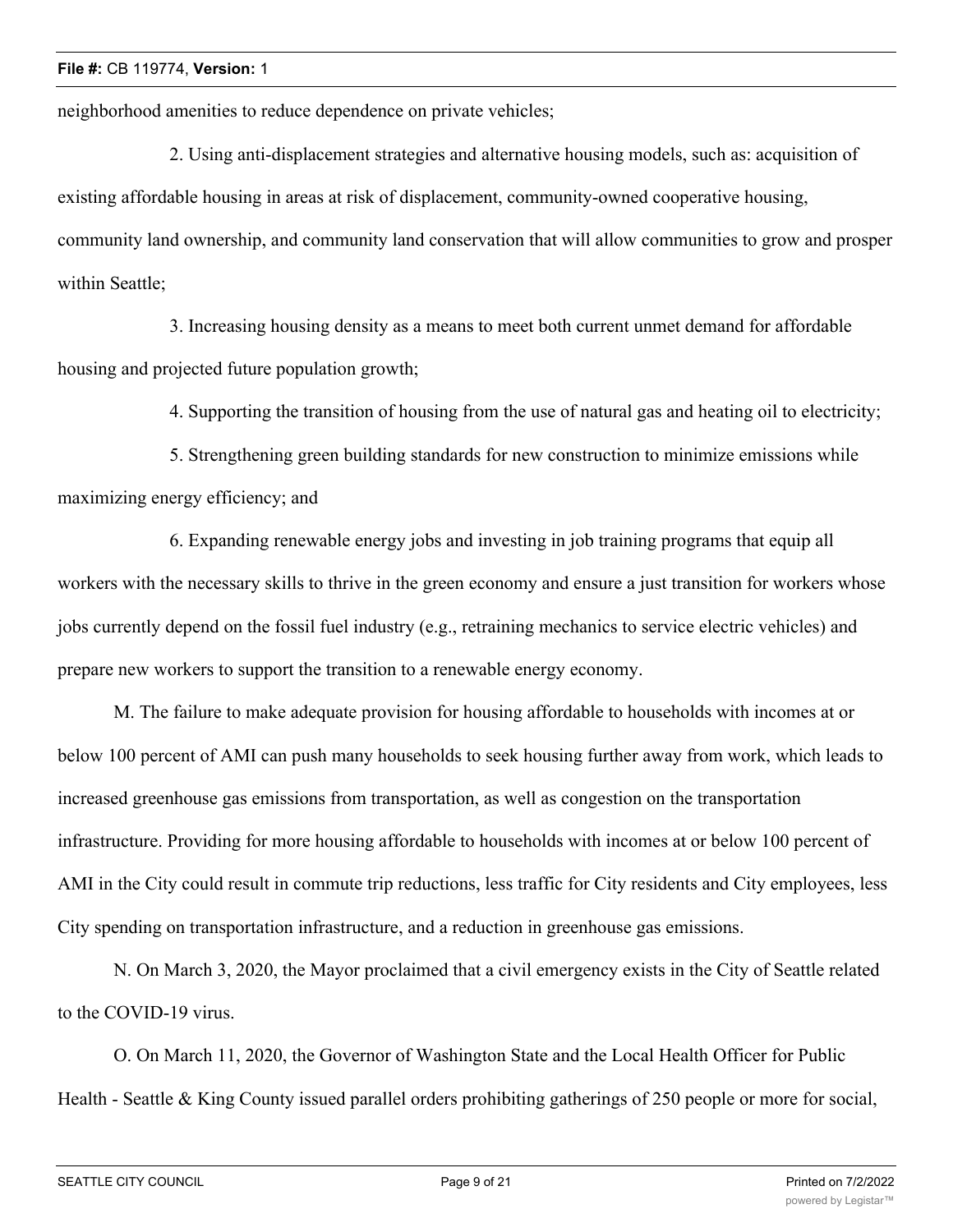spiritual and recreational activities in King County.

P. On March 13, 2020, the Governor of Washington state issued an emergency order announcing all K-12 schools in Washington to be closed from March 17, 2020 through April 24, 2020 to combat the spread of the disease.

Q. On March 13, 2020, the President of the United States declared a national emergency to allow the government to marshal additional resources to combat the virus.

R. On March 23, 2020, the Governor of Washington State issued an emergency order ("the Stay Home, Stay Safe" order) announcing that "[a]ll people in Washington State shall immediately cease leaving their home or place of residence except: (1) to conduct or participate in essential activities, and/or (2) for employment in essential business services."

S. As of April 1, 2020, the Washington State Department of Health confirmed 5,984 cases of COVID-19 and 247 deaths caused by the virus.

T. The COVID-19 crisis has had a significant impact on the local economy impacting the retail, restaurant, construction, gig economy, and other industries resulting in layoffs and reduced work hours for a significant percentage of this workforce and loss of income for small businesses. These impacts are being felt most strongly by people with low incomes who have become unemployed or had their work hours severely reduced and will have both immediate and long-term impacts.

U. There are at least 38,000 businesses in the City of Seattle employing a minimum of 655,000 individuals. Since the Governor of Washington closed or limited operations of many businesses in the state, over 133,000 individuals statewide and 37,000 individuals in King County, alone, have filed for unemployment insurance in just the first weeks. Unemployment insurance generally only covers a portion of lost wages. Those filing for unemployment insurance will, in all likelihood, only increase as the closure continues. This will put more and more Seattle households, particularly low-income households, in financial peril.

V. Federal and state assistance is inaccessible to many people with low-incomes, is being delayed for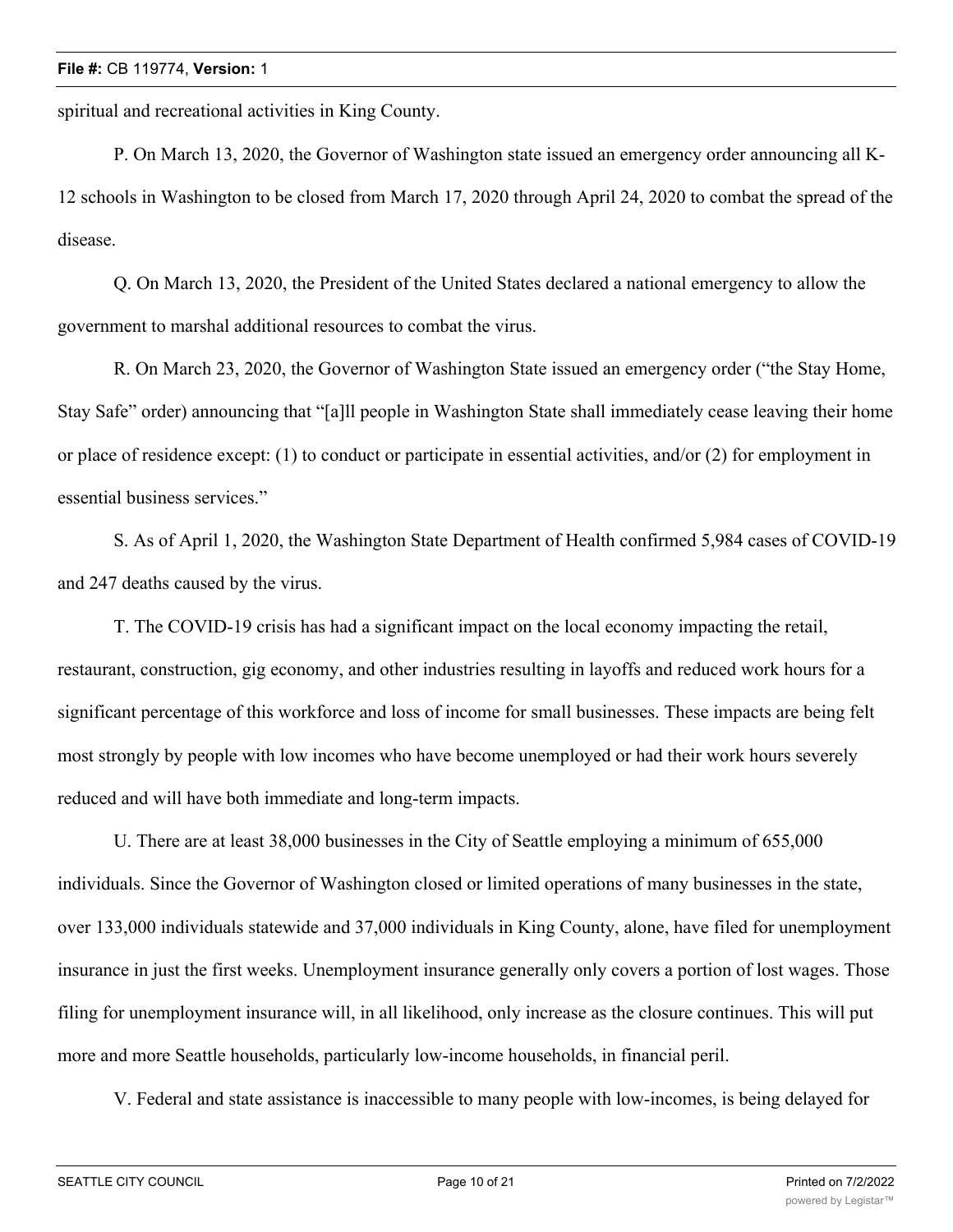many others, and will not be sufficient to meet their basic needs during the COVID-19 public health and financial crisis. Additional and immediate financial support to people with low-incomes is necessary to help meet their basic needs and to help minimize impacts to public health as well as the local economy.

W. The economic impacts from the COVID-19 emergency are drastic and immediate, but are also expected to last much longer than the civil shut-down emergency itself.

X. The spending plan is being tailored to address both immediate and long-term, basic human health and housing needs created by the multiple and overlapping crises, which include the long-running affordable housing and homelessness crisis, which has now been greatly exacerbated and complicated by the COVID-19 pandemic and related economic and unemployment crises, as well as the longer-term climate change crisis which nevertheless requires prompt and bold action now.

Y. Investments in affordable housing and Seattle's Green New Deal are necessary to help counteract the economic and health impacts caused by the COVID-19 crisis by creating jobs and increasing the supply of long -term affordable housing that will be needed by people who saw a significant reductions in income due to employment changes stemming from the crisis.

Section 2. Proceeds from the new tax on corporate payroll imposed by the ordinance introduced as Council Bill 119772 shall be used as described in subsections 2.A through 2.D of this ordinance. Immediate cash assistance to low-income households impacted by COVID-19 crisis will be provided in 2020 and funded by an interfund loan authorized by the ordinance introduced as Council Bill 119773. Proceeds from the tax on corporate payroll will be used to repay this loan. Attachment 1 to this ordinance establishes the proposed spending plan for the first five years of the tax on corporate payroll. The spending plan may be amended from time to time by the City Council by ordinance.

A. Implementation and administrative costs. No more than five percent of the proceeds in the first year shall be used to fund one-time expenditures to implement and administer the tax on corporate payroll authorized by the ordinance introduced as Council Bill 119772 and to implement the investments in Housing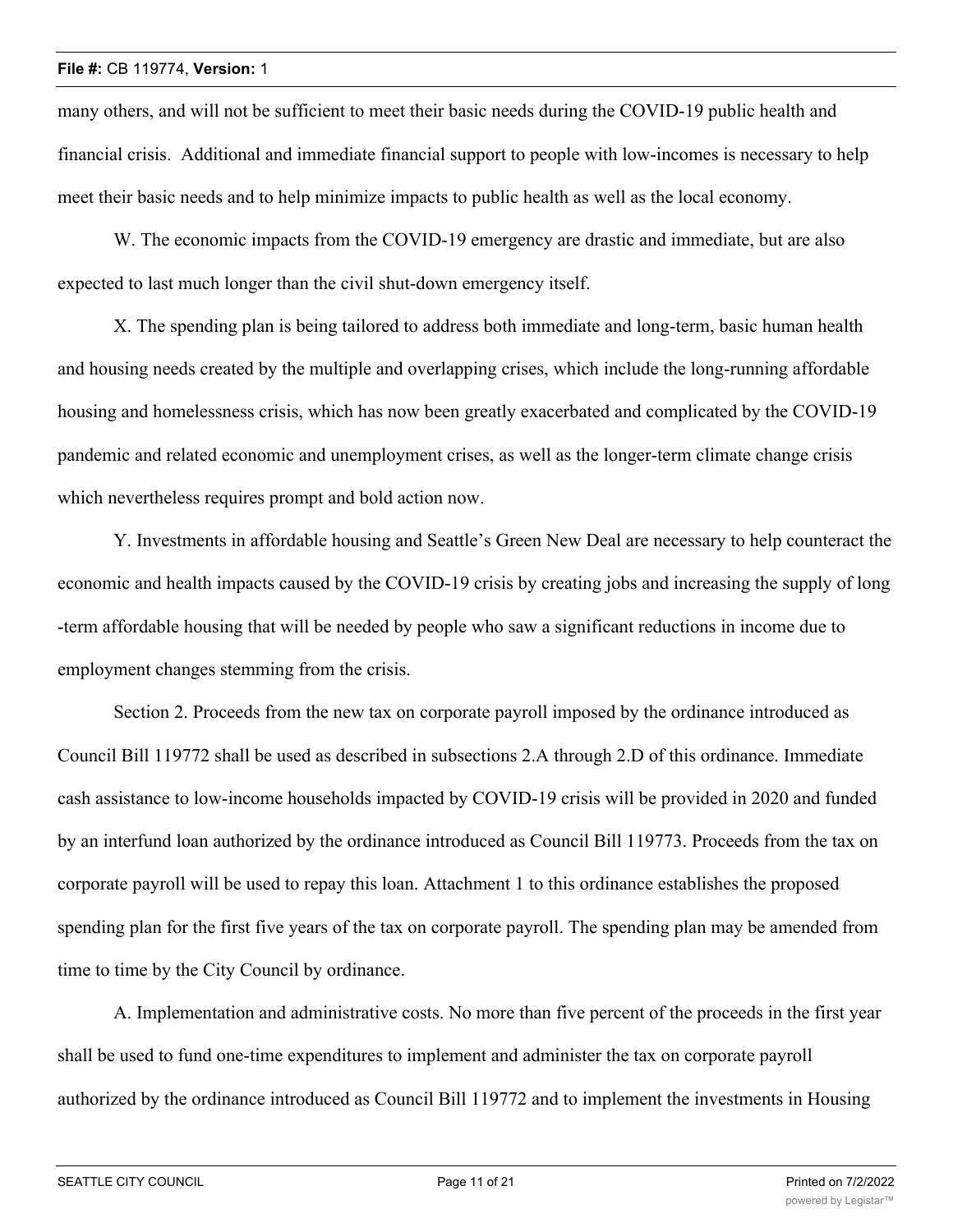and Services, Green New Deal housing-related strategies, and cash assistance for low-income households impacted by the COVID-19 crisis, described in Section 2 of this ordinance. No more than three percent of the proceeds in subsequent years shall be used to fund the ongoing administrative functions to assess and collect the tax and administer the investments in Housing and Services and Green New Deal housing-related strategies described in Section 2 of this ordinance.

B. Cash assistance for low-income households impacted by COVID-19 crisis. In 2021, approximately \$205,000,000 shall be allocated to pay back the interfund loan authorized by the ordinance introduced as Council Bill 119773, used in 2020 to provide cash assistance to low-income households in Seattle in response to the economic impacts of the COVID-19 crisis. The economic impacts caused be COVID-19 include but are not limited to loss or reduction in income because of: illness; loss of employment; reduction in compensated hours of work; business or office closure; a need to miss work to care for a family member or child, where that care is uncompensated; or other similar loss of income due to the COVID-19 crisis. These funds could serve up to 100,000 Seattle households with monthly payments of \$500 for four months.

## 1. Distribution

a. Up to \$100,000,000 will be distributed first to low-income households enrolled in existing City assistance programs, or State assistance programs administered by the City, that provide a direct financial benefit, including, but not limited to: the Utility Discount Program, Early Childhood Education and Assistance Program, Child Care Assistance Program, households that qualify for free tuition in the Seattle Preschool Program and Pathway to Seattle Preschool Program, and Fresh Bucks.

b. Up to \$100,000,000 will be distributed to low-income households economically impacted by the COVID-19 crisis but not enrolled in existing City assistance programs that provide a direct financial benefit (e.g. food vouchers, child care tuition assistance, utility discounts). The distribution should prioritize those who experience structural or institutional barriers to accessing support from the government (e.g. language barriers, fear of deportation, experiencing homelessness, lack of a permanent address,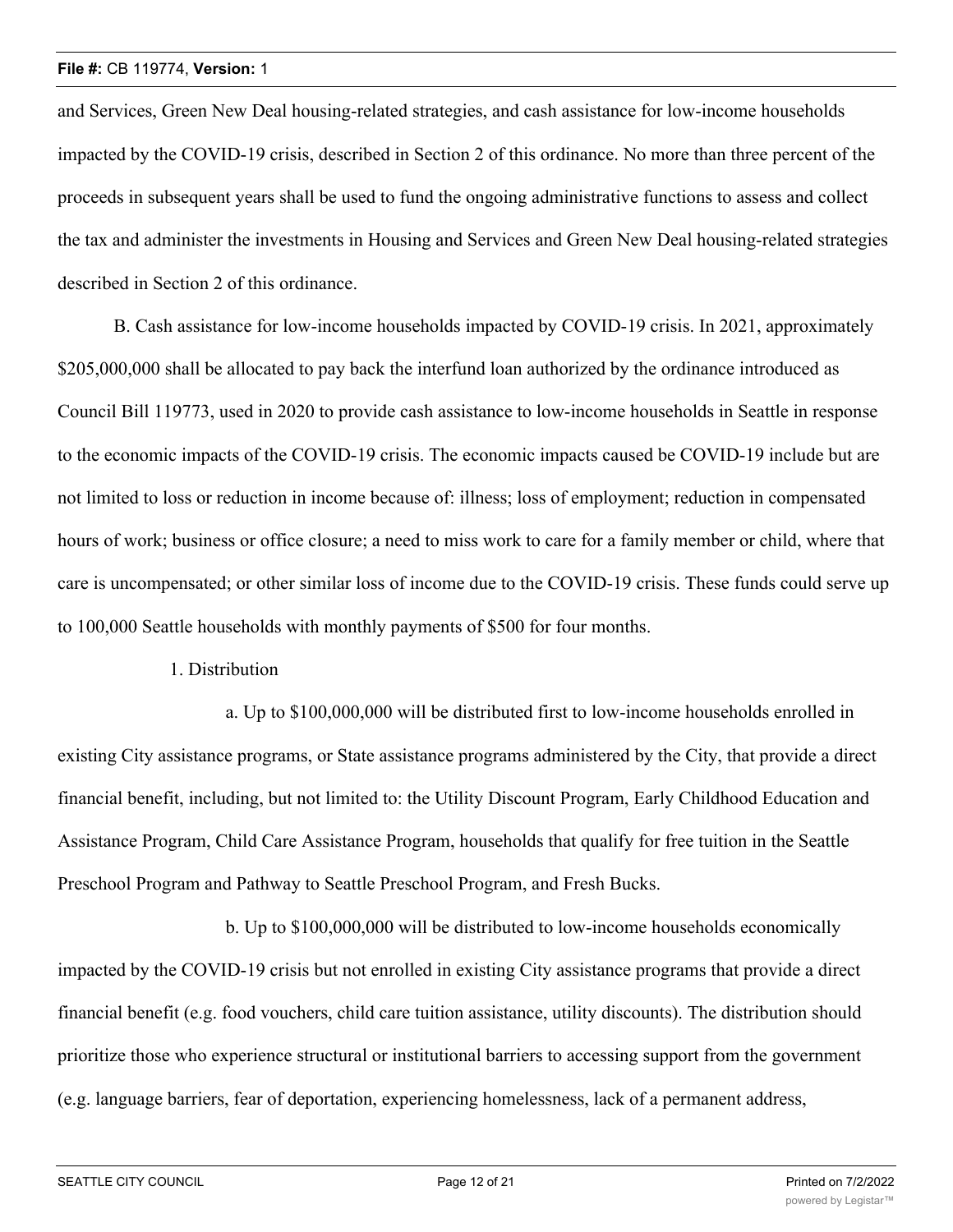experiencing domestic violence, seniors), and those who require assistance immediately (i.e. people who are recently unemployed or had their work hours severely reduced). The Executive shall establish eligibility criteria for distributing cash assistance to low-income households who are not receiving cash assistance through the process established in subsection 2.B.1.a but have been economically impacted by the COVID-19 crisis.

c. After distributing the first of the four payments to households described in subsections 2.B.1.a and 2.B.1.b of this ordinance, any remaining, unallocated funds may be distributed to either households enrolled in existing City assistance programs or to households identified in subsection 2.B.1.b.

2. For purposes of this ordinance, a low-income household means: (1) any household that is eligible for existing City assistance programs, or State assistance programs administered by the City; or (2) households not enrolled in such programs that have been impacted by the COVID-19 crisis and meet eligibility criteria established by the Executive.

3. The Executive shall establish criteria and a process to distribute the cash assistance to households described in subsection 2.B.1.b of this ordinance and shall provide a written report or briefing to the City Council on the prior to distributing funds.

4. The Executive shall provide a monthly report to the City Council on the distribution of the cash assistance. The report shall include details on the spending to date, including information on the households receiving the cash assistance, and modifications made, if any, to the process or criteria used for distribution. The first report shall be due two weeks after the first payment is distributed.

C. Housing and services. Seventy-five percent of the proceeds remaining after funding implementation and administration costs in subsection 2.A of this ordinance, and after funding payment of the interfund loan described in subsection 2.B of this ordinance, shall be allocated to develop and preserve permanently affordable social housing for households experiencing homelessness and those with incomes between zero and 100 percent of AMI as will be further defined in the implementation plan described in Section 4 of this ordinance. Newly constructed housing will be built consistent with the Seattle's Green New Deal strategies to equitably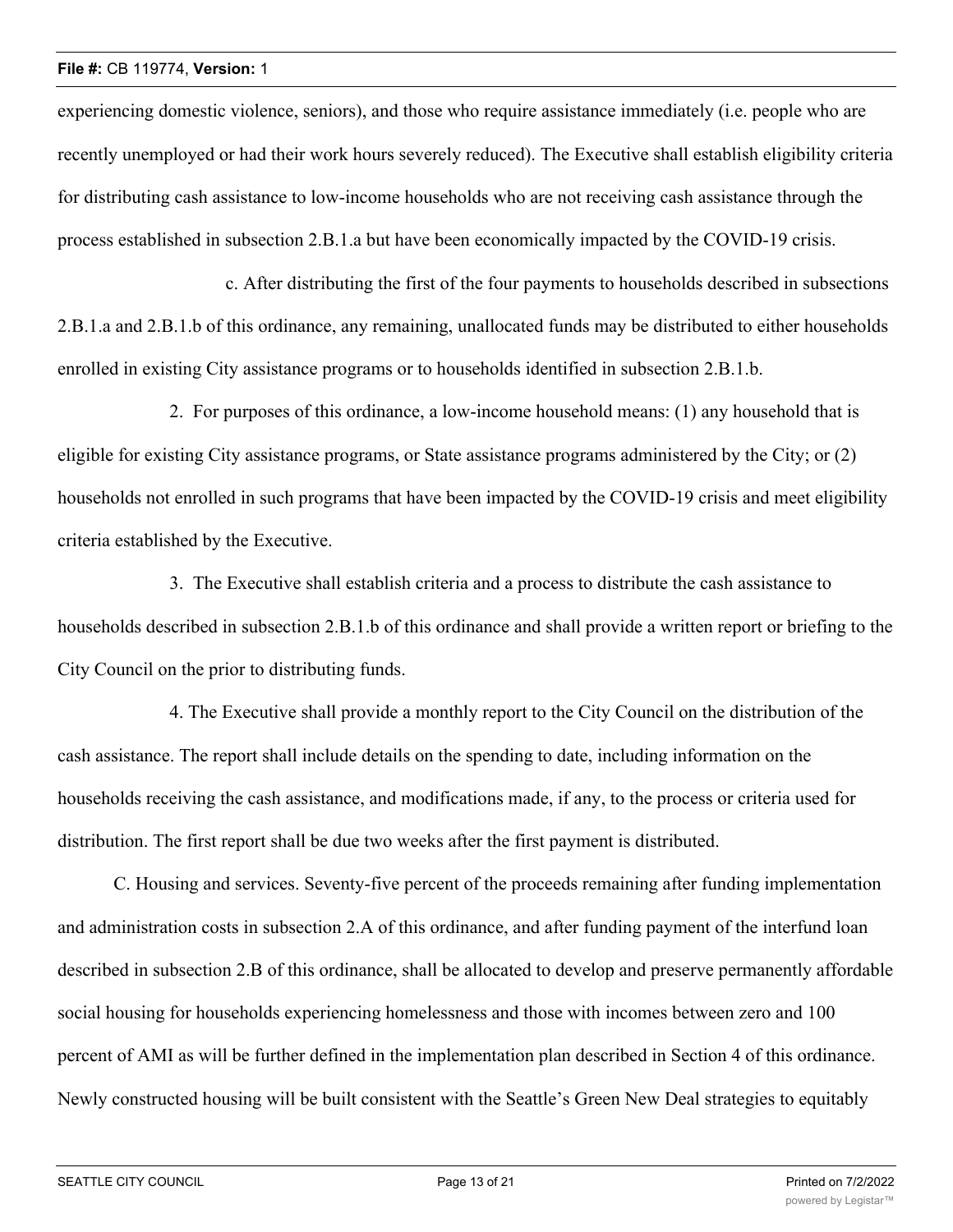increase building energy efficiency and decrease use of fossil fuels in homes, as outlined in Resolution 31895. Such housing will be publicly owned or be publicly rent-controlled and regulated through appropriate legal agreements between the City and the housing providers. Such legal agreements shall specify the affordability requirements, including limiting annual rent increases for tenants to not more than the annual percentage increase in the housing component of the consumer price index for rent of primary residences for the Seattle area. The proceeds for housing and services may be used for:

1. Developing and preserving permanently affordable rental housing for households with incomes between zero and 100 percent of AMI. Such housing may be mixed-income and may also include, and funds may be used to provide, related and needed community services and spaces such as affordable childcare, community gathering spaces, and open space;

2. Funding to support the ongoing operations and services for permanent supportive housing units, including an array of comprehensive services such as counseling and treatment, disability support, skills training, job search assistance, and other services needed to maintain housing stability; and

3. Acquiring existing affordable housing, particularly in areas at high risk for displacement of existing low-income and moderate-income households.

D. Green New Deal housing related strategies. Twenty-five percent of the proceeds remaining after funding implementation and administration costs in subsection 2.A of this ordinance, and after funding payment of the interfund loan described in subsection 2.B of this ordinance, shall be allocated to investments in the following programs to implement the housing-related strategies called for in the Green New Deal. Investments shall be prioritized in communities historically most harmed by economic, racial, and environmental injustice.

1. Transitioning housing units from the use of natural gas and heating oil to electricity;

2. Solar installations;

3. Weatherization of existing residences, with a focus on housing for renters; and

4. Investing in job training programs to equip workers with the necessary skills to thrive in a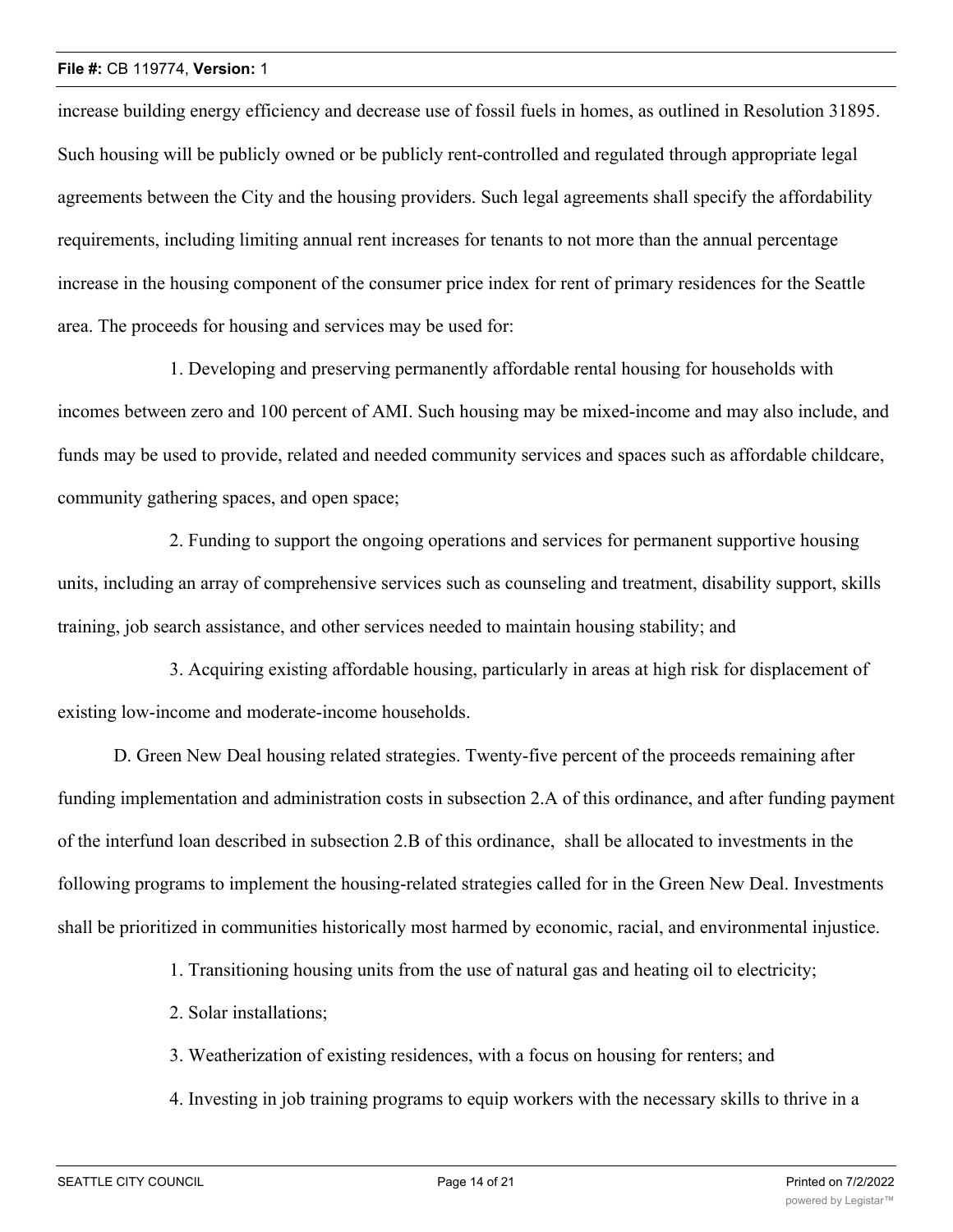green economy and ensure a just transition for workers whose jobs currently depend on the fossil fuel industry or who have been impacted by the COVID-19 economic and unemployment crisis, and prepare new workers to support the transition to renewable energy jobs. Specific investment proposals shall be informed by recommendations from the Green New Deal Oversight Board. The Green New Deal Oversight Board shall invite workers who are directly employed by the fossil fuel industry, or who have been impacted by the COVID -19 economic and unemployment crisis, or who are in jobs that may be displaced as a result of implementation of this spending plan, along with their unions, to work with them on just transition recommendations that have the objective of eliminating economic harm to affected workers.

Section 3. A new Section 3.14.750 of the Seattle Municipal Code is added to Subchapter V of Chapter 3.14 as follows:

## **3.14.750 Social Housing Board established**

A. Establishment. There is established a Social Housing Board that shall make recommendations to the City Council and Mayor on the housing programs and related services that will be funded with the proceeds from the new tax on corporate payroll, established by the ordinance introduced as Council Bill 119772. Duties of the Board shall include the following:

1. Providing ongoing program and policy review, oversight, and monitoring of expenditures in the housing and services category, and review the performance of programs and services funded by the tax on corporate payroll.

2. Providing recommendations on the development and any future modifications to the implementation plan and funding policies for housing programs funded with the proceeds from the tax on corporate payroll.

3. Reviewing and providing recommendations to the City Council annually on the formation of requests for proposals that the Office of Housing issues to solicit development proposals from public and nonprofit housing providers.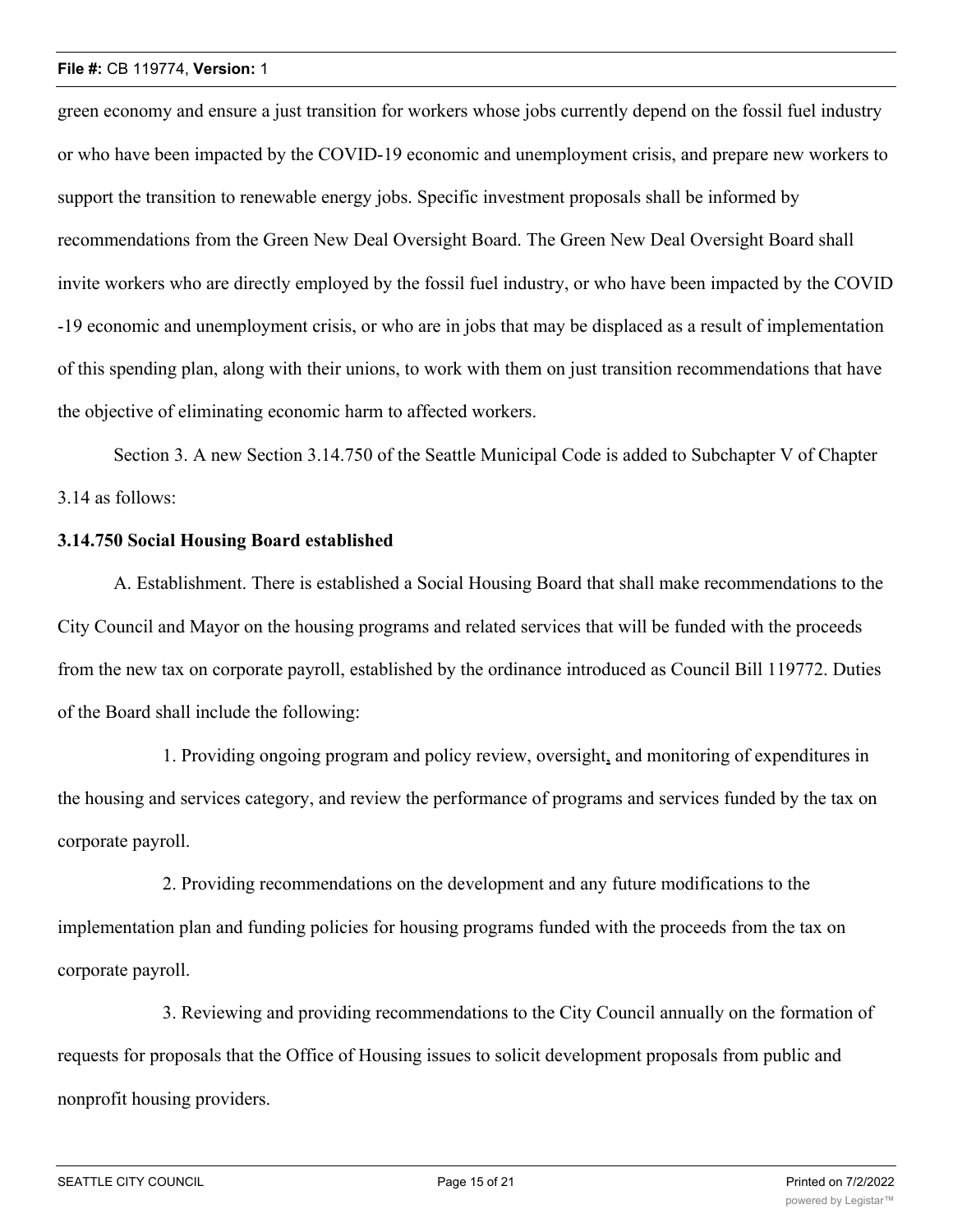4. Providing recommendations annually to the City Council on City budget priorities for housing and priority City actions in a given year for use of funds generated from the tax on corporate payroll. The City Council shall act on the recommendations through the annual budget process following a public hearing.

5. Coordinating efforts with the Green New Deal Oversight Board in Section 3.14.979 as needed, meeting at least annually to coordinate activities and to invite public comment and input on their work.

B. Membership. The Social Housing Board shall be comprised of 23 members serving two-year terms, with three members from each Council district, plus two or more designated young adult members, whose terms and method of appointment are governed by the Get Engaged Program in Chapter 3.51. Members of the Social Housing Board should include renters and homeowners, individuals from historically underrepresented groups, as well as individuals with housing development and finance experience.

## C. Selection process

1. Members of the Social Housing Board other than the Get Engaged members shall be appointed by the City Council. Each of the seven City Councilmembers who represents a district shall nominate three people who live in the Councilmember's district. Initial terms end on December 31, 2023; subsequent terms end every two years thereafter. Any vacancy in an unexpired term of an appointed position shall be filled in the same manner as the original appointment.

2. If the City Charter is amended to allow for an election of members to the Social Housing Board, beginning in the 2023 primary and general election, for terms starting on January 1, 2024 and every two years thereafter, all members of the Social Housing Board except the Get Engaged members shall be elected. Voters in each City Council district are eligible to vote for the three representatives from the corresponding City Council district. If the City Charter is amended, the City Council intends to consider legislation to establish a regulatory framework governing such election. Vacancies between elections will be filled by the selection process in subsection 3.14.750.C.1.

D. A member whose term is ending may continue on an interim basis as a member with voting rights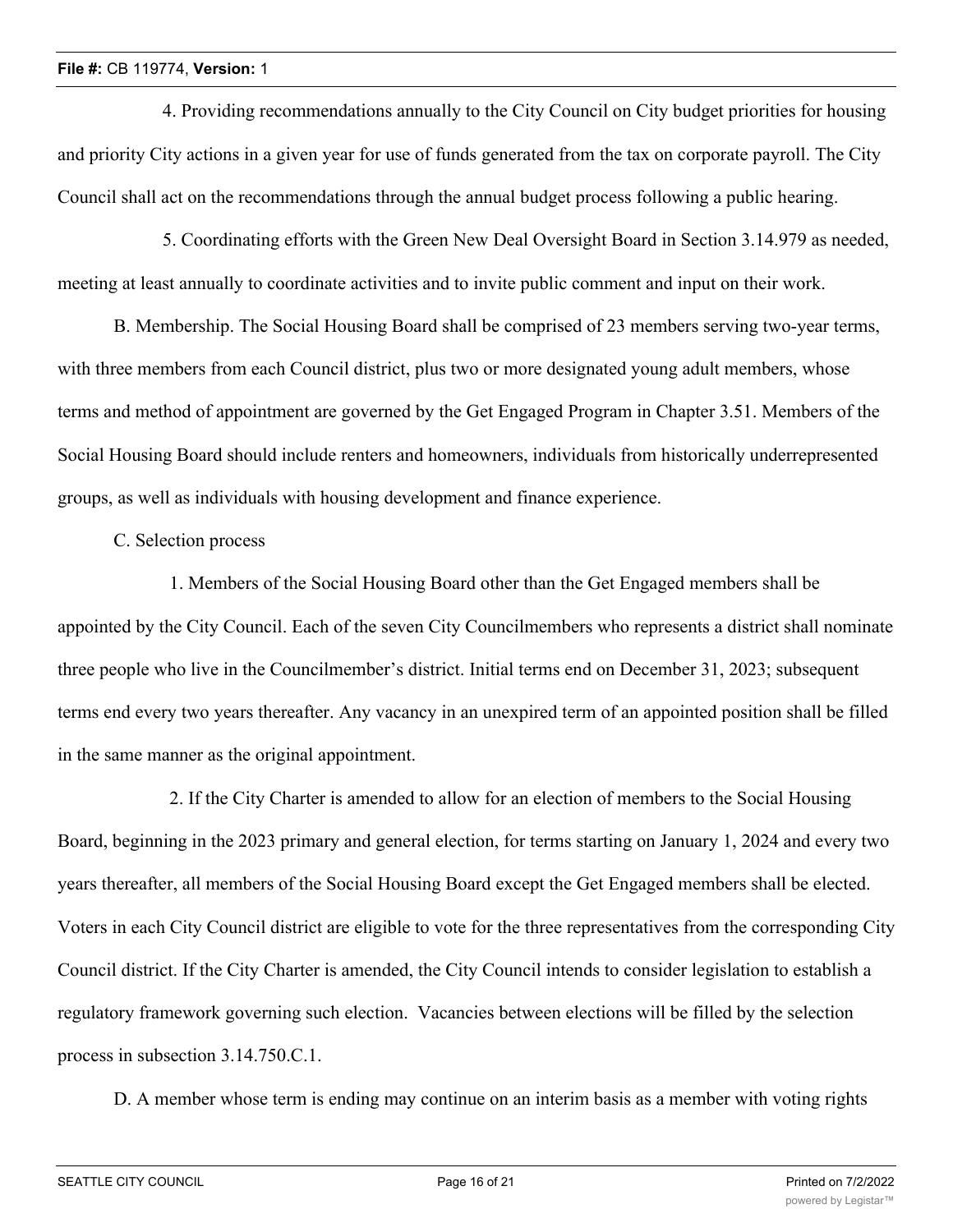until such time as a successor for that position has been appointed or elected. This subsection 3.14.750.D does not apply to the Get Engaged members.

E. Any member may request an excused absence from any Social Housing Board meeting. The Social Housing Board may recommend, by a majority vote of all members of the Social Housing Board, that the City Council remove any Council-appointed member who is absent without excuse from three or more consecutive Board meetings. Any member may resign from the Social Housing Board at any time by notifying the City Council in writing. The City Council may remove any Council-appointed member for cause.

F. Meetings of the Social Housing Board

1. The Social Housing Board shall meet as a whole at least four times each year to conduct a quarterly review of social housing development in Seattle, to take public comment, and to make recommendations on program or policy changes to City Council and the Mayor. The Social Housing Board shall seek input from the public to inform their recommendations to the City Council and the Mayor. The Director of the Office of Housing shall make public in a timely manner a schedule and location of the Social Housing Board meetings.

2. Meeting notifications, agendas, minutes of proceedings, findings, and recommendations, civic engagement information, and any other materials shall be available to the public and posted on the Social Housing Board's website.

3. All meetings of the Social Housing Board shall be held in the evening in a location that is accessible and conveniently located to the public. Social Housing Board meetings shall be open to the public.

G. The Office of Housing shall provide staff support for the Social Housing Board as needed to ensure their ability to function and to maintain the Social Housing Board's website.

Section 4. Section 3.14.979 of the Seattle Municipal Code, enacted by Ordinance 125926, is amended as follows:

## **3.14.979 Green New Deal Oversight Board**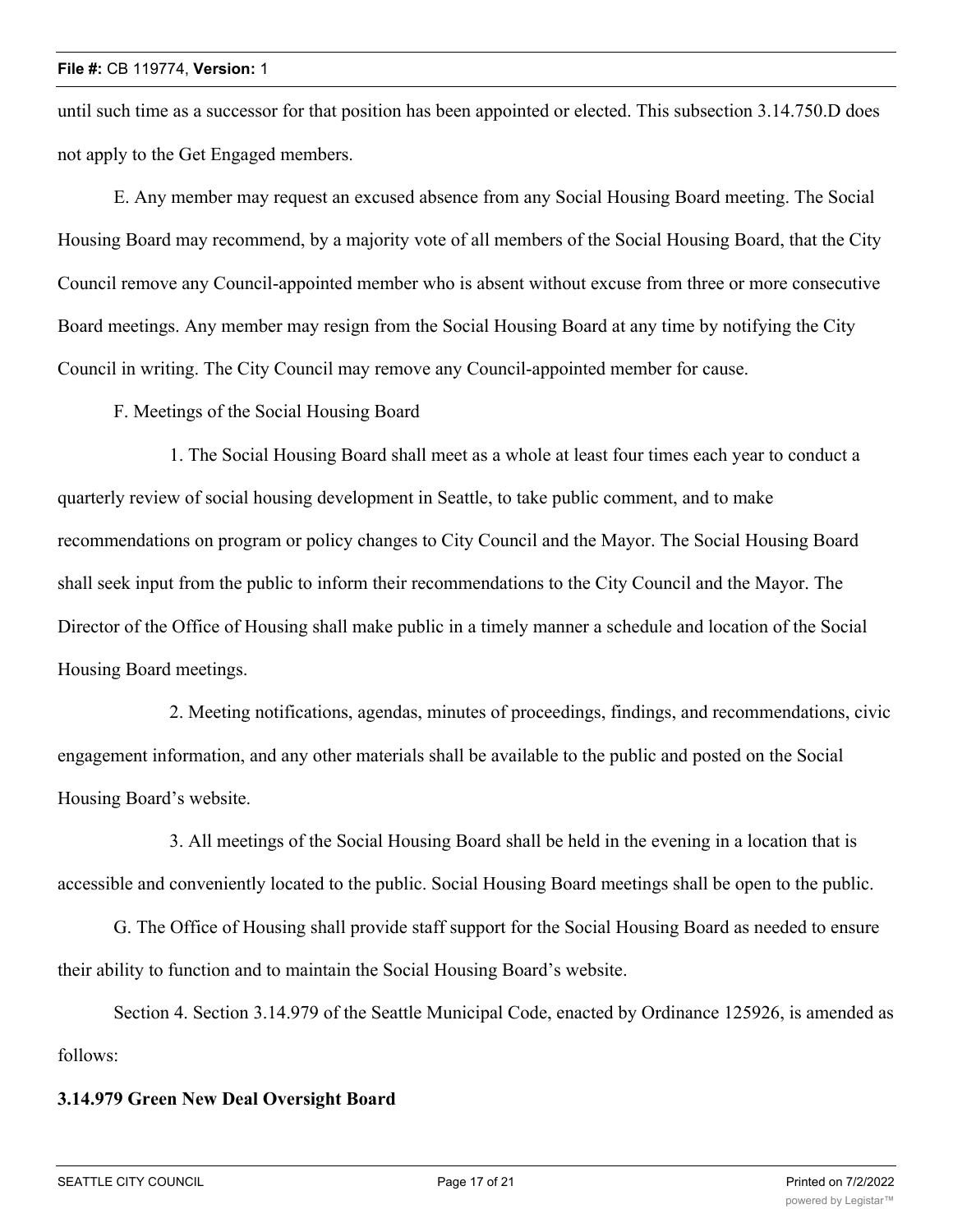A. There is established a Green New Deal Oversight Board (Board) that shall advise and make recommendations to the Mayor and City Council related to the Green New Deal for Seattle and monitor progress in meeting intended outcomes and goals. Duties of the Board shall include the following:

1. Providing proposals for the design of new policies, programs, and projects and for modifications to existing policies, programs, and projects to the Mayor, City Council, and City departments that advance the Green New Deal for Seattle;

2. Supporting the planning and implementation of individual City departmental actions, policies, programs, and practices, to make Seattle climate-pollution free by 2030;

3. Providing recommendations on City budget priorities and priority City actions;

4. Coordinating efforts with the Environmental Justice Committee, Equitable Development Initiative Advisory Board, Transportation Equity Workgroup, and other City Boards and Commissions, as needed((-)), and meeting at least annually with the Social Housing Board to coordinate activities and to invite public comment and input on their work;

5. Submitting an initial workplan to the Council and the Mayor by July 1, 2020, and provide an updated workplan annually thereafter. The workplan should:

a. Define what constitutes a policy, program, or project that advances the Green New Deal for Seattle;

b. Identify the Board's annual scope of work, including priorities, goals, outcomes, and key stakeholders to consult; and

c. Provide an annual engagement plan for collaborating with existing committees,

boards, and commissions whose scope align with those of the Board $((.)$ ;

6. Reviewing a semiannual, or at a frequency determined by the workplan, report of outcomes and indicators for the previous year related to policies, programs, and projects related to the Green New Deal for Seattle $((.)$ ; and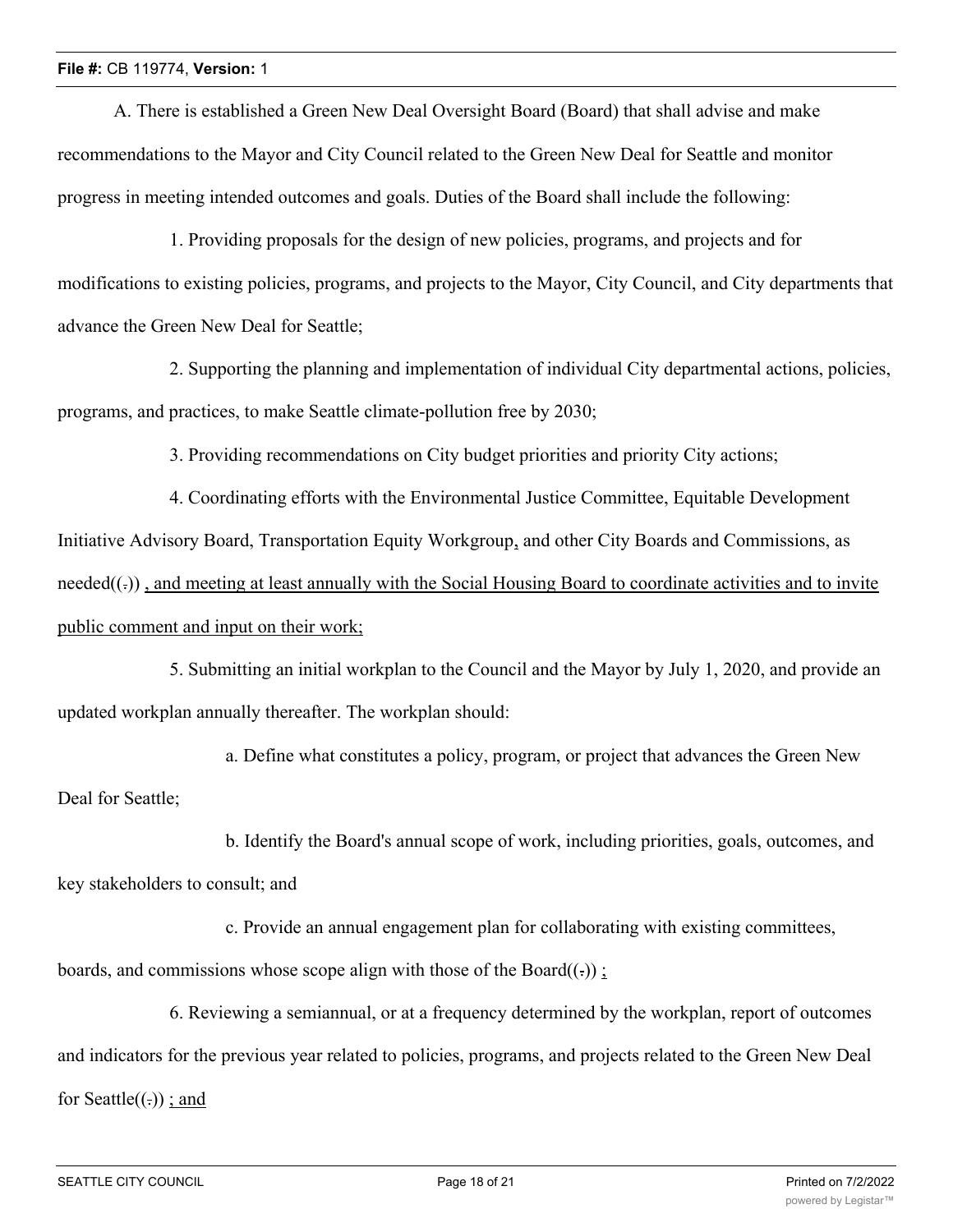7. Making recommendations to the City Council and Mayor on Green New Deal housing related strategies that will be funded with the proceeds from the tax on corporate payroll, including recommendations on the development and any future modifications to the implementation plan.

\* \* \*

Section 5. Implementation plan. On or before DATE, the Executive shall submit an Implementation Plan for the new tax on corporate payroll to the City Council. The Plan may be amended by ordinance. The plan shall include:

A. A specific spending proposal for the Housing and Services and Green New Deal investments years one through five consistent with the program areas described in subsections 2.C and 2.D of this ordinance;

B. Proposed outcomes for each funded program or service;

C. How the programs or services will be implemented (such as responsible department and funding processes);

D. Proposed policies for implementing funded programs or services, prioritizing investments in communities historically most harmed by economic, racial, and environmental injustice, at high risk of displacement; and

E. Proposal for working with the Social Housing Board and the Green New Deal Oversight Board to provide ongoing program and policy review, oversight and monitoring of expenditures, and reviewing performance of programs and services as the plan is implemented.

The City Council intends to adopt modifications to the City's Housing Funding Policies to have such policies apply to the revenues generated from the new tax on corporate payroll. This shall include changes to reflect annual reporting requirements for investments made using the proceeds from the tax on corporate payroll. The Council anticipates adopting such modifications when adopting the Implementation Plan in 2020.

The Executive shall work with the City Council, the Social Housing Board, and the Green New Deal Oversight Board in the development of this Implementation Plan to ensure it is consistent with the proposed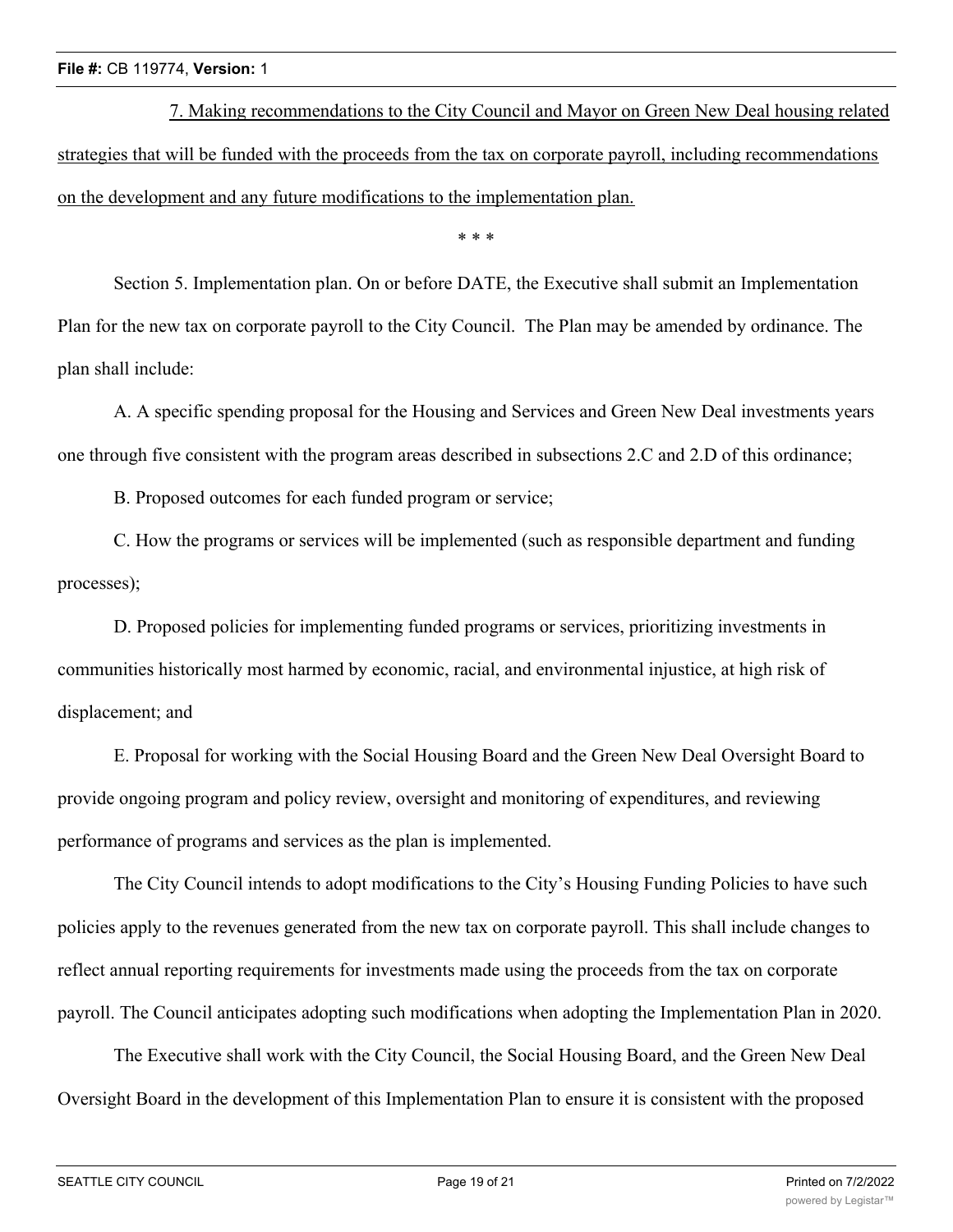Spending Plan. The City Council intends to add a proviso to funding in the 2021 budget to ensure funding is appropriated consistent with the proposed Spending Plan found in Attachment 1 to this ordinance, as may be amended by the City Council.

Section 6. It is the Council's intent that new construction multi-family housing development projects described in Section 2 of this ordinance, regardless of whether the project is or is not considered a public works project, shall be consistent with the standards set forth in Chapter 20.37 of the Seattle Municipal Code, known as the Priority Hire Program, and the standards described below. Such standards shall include: hiring of workers who are from economically distressed ZIP codes and apprenticeship utilization; and other standards such as payment of commercial prevailing wages which shall be included in a Community Workforce Agreement. New construction housing development projects shall also demonstrate adherence to labor laws and a commitment to labor harmony.

Section 7. In order to pay for necessary costs and expenses incurred or to be incurred in 2020, but for which insufficient appropriations were made due to causes that could not reasonably have been foreseen at the time of making the 2020 Budget, contingent appropriations for the following items in the 2020 Budget are increased from the funds shown, as follows:

| <b>Item</b> | Department | lFund        | <b>Budget Summary</b> | <b>Amount</b> |
|-------------|------------|--------------|-----------------------|---------------|
|             |            |              | <b>Level/BCL Code</b> |               |
| #1          | TBD        | General Fund | TBD                   | \$200,000,000 |

Section 8. Severability. The provisions of this ordinance are declared to be separate and severable. The invalidity of any clause, sentence, paragraph, subdivision, section, or portion of this ordinance, or the invalidity of its application to any person or circumstance, does not affect the validity of the remainder of this ordinance or the validity of its application to other persons or circumstances.

Section 9. Based on the findings of fact set forth in Section 1 of this ordinance, the Council finds and declares that this ordinance is a public emergency ordinance, which shall take effect immediately and is